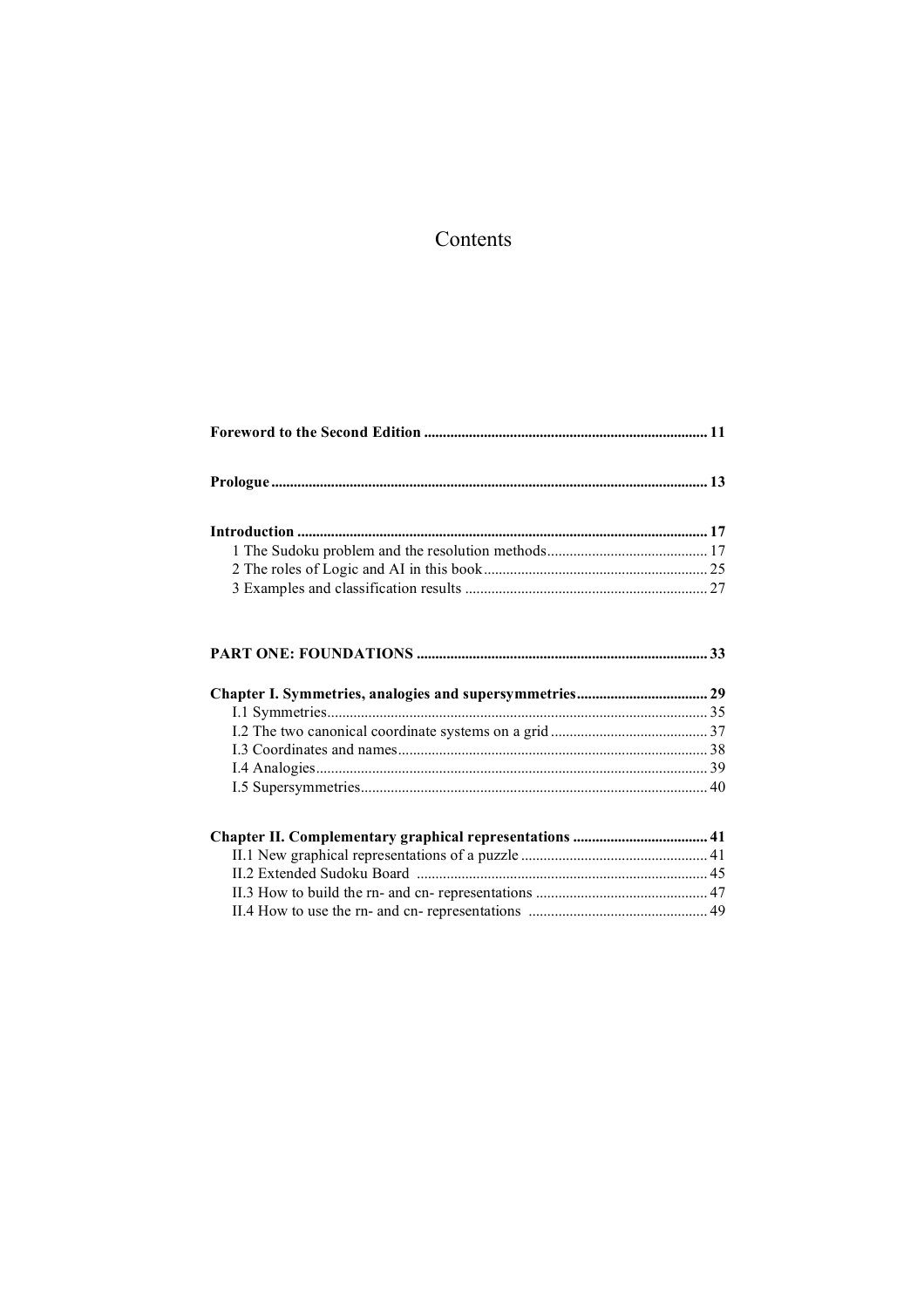## **PART TWO: BASIC RESOLUTION RULES....................................................91**

| VIII.4 Correspondence between Naked and Hidden subsets 147 |  |  |
|------------------------------------------------------------|--|--|
|                                                            |  |  |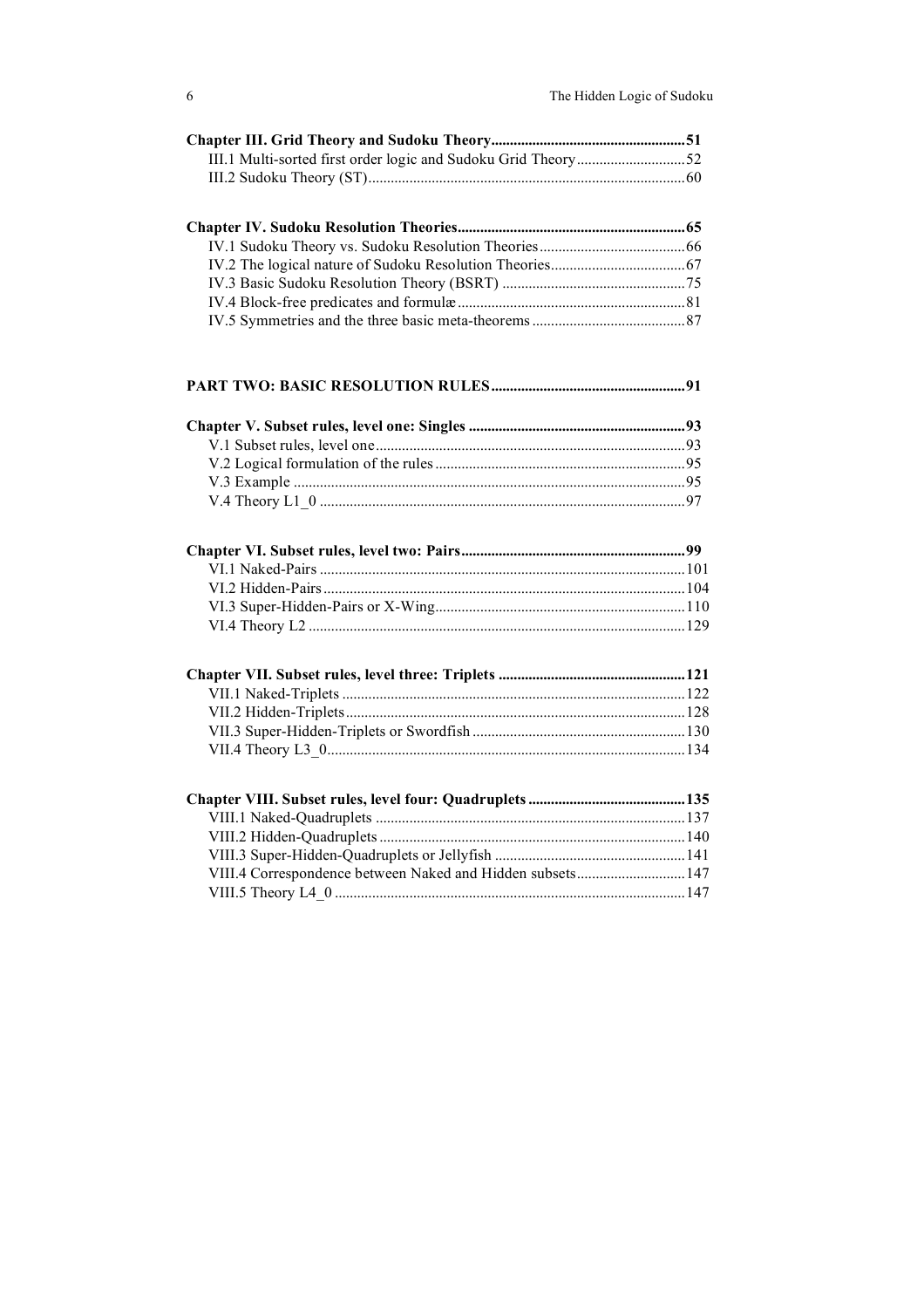| IX.3 Block-Interaction-with-Row and Block-Interaction-with-Column 153 |  |
|-----------------------------------------------------------------------|--|
|                                                                       |  |
|                                                                       |  |
|                                                                       |  |
|                                                                       |  |

| XIII.1 Simple patterns for cells and chains; their graphical representations and |  |
|----------------------------------------------------------------------------------|--|
|                                                                                  |  |
|                                                                                  |  |
|                                                                                  |  |
|                                                                                  |  |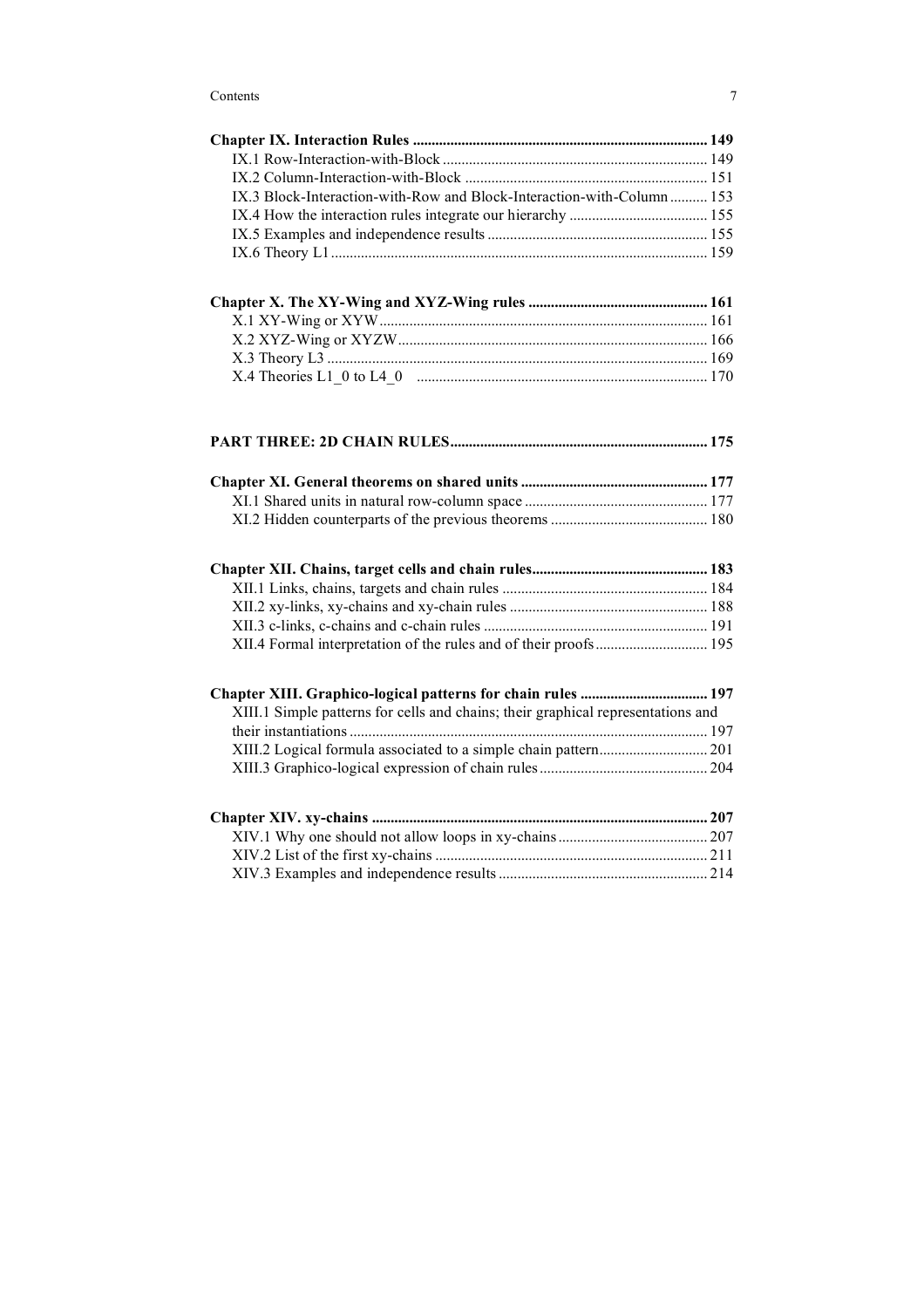| XVI.3 Examples of c4-chains; independence of C4, XY4 and HXY4 250     |  |
|-----------------------------------------------------------------------|--|
|                                                                       |  |
|                                                                       |  |
|                                                                       |  |
|                                                                       |  |
|                                                                       |  |
|                                                                       |  |
|                                                                       |  |
|                                                                       |  |
|                                                                       |  |
|                                                                       |  |
|                                                                       |  |
|                                                                       |  |
|                                                                       |  |
|                                                                       |  |
|                                                                       |  |
| Chapter XX. Hidden xyz- and xyzt- chains (hxyz- and hxyzt- chains)315 |  |
| XX.1 Introduction to hidden xyzt-chains (or hxyzt-chains) 315         |  |
|                                                                       |  |
|                                                                       |  |
|                                                                       |  |
|                                                                       |  |
|                                                                       |  |
|                                                                       |  |